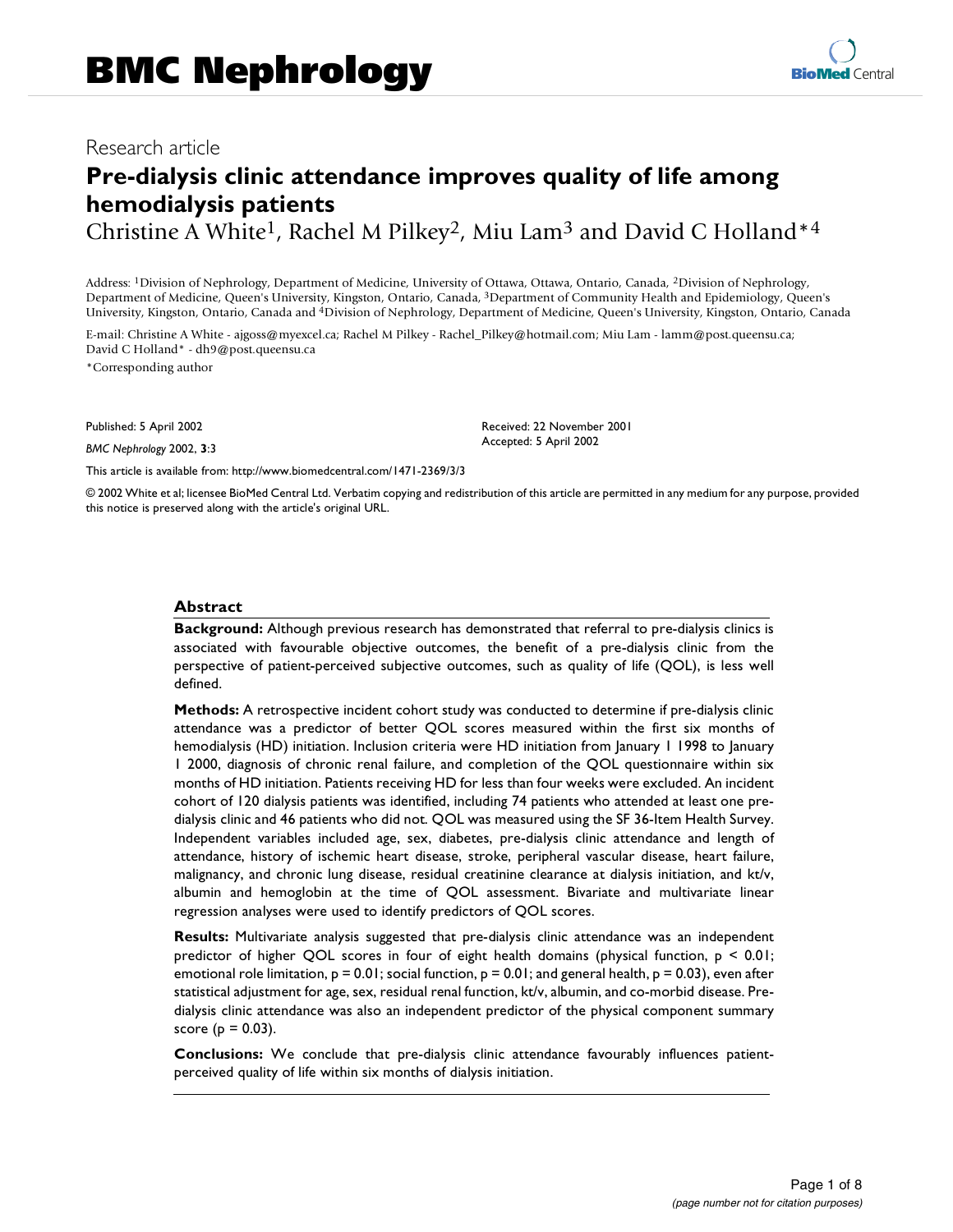## **Background**

The National Institutes of Health have recommended that patients with chronic progressive renal insufficiency be referred to a multidisciplinary pre-dialysis team in order to minimize patient morbidity and ensure a smooth transition to dialysis therapy. [1] Referral to a pre-dialysis clinic is associated with many desirable outcomes including longer dialysis-free time intervals, [2] enhanced employment opportunities, [3] better patient education, [4,5] and greater participation in the selection of dialysis modality. [4,5] Patients referred to a multi-disciplinary predialysis program also demonstrate better metabolic profiles, are less likely to require central venous catheter insertion, and require fewer in-hospital emergency dialysis starts and hospital admission days compared to patients who receive standard care. [6,7]

However, research exploring the benefits of pre-dialysis care from a patient-oriented perspective using self-reported quality of life measurements is limited. In a single Brazilian study, quality of life was compared between patients diagnosed with chronic renal failure less than one month before dialysis initiation  $(n = 53)$  and those patients diagnosed more than six months before starting dialysis (n = 60) using the Kidney Disease Questionnaire (KDQ). [8] Compared to patients diagnosed earlier, quality of life scores were significantly worse in the late-diagnosis group – a finding that was particularly evident among elderly patients. However, statistical adjustment for covariates other that age and time of diagnosis was not performed. As well, only 28% of patients were over age 60, suggesting that the association between early diagnosis and improved quality of life may have been underestimated. Further study using a more representative sample reflecting the demographics of an aging Canadian population is therefore warranted.

The present study hypothesized that attendance at a predialysis clinic is an independent predictor of improved quality of life scores measured within the first six months of dialysis initiation in an incident cohort of chronic hemodialysis patients. Quality of life, measured using the SF 36-item Health Survey, was compared between patients who attended a pre-dialysis clinic and those who did not, adjusted for clinical and biochemical covariates.

## **Methods**

## *Patient population*

Kingston General Hospital is a tertiary care university teaching centre in Southeastern Ontario, Canada, providing pre-dialysis, hemodialysis, peritoneal dialysis and transplantation programs. The hospital is the only centre offering nephrology consultation in this region, serving a population of about 450,000 people. Referral patterns are therefore very centralized. Patients receive hemodialysis at

either Kingston General Hospital or one of several affiliated satellite units that offer both self-care and full nursing care services.

Patients with renal failure are referred by primary care physicians to a nephrologist for initial assessment. The care of patients diagnosed with chronic and progressive renal failure who do not require imminent dialysis initiation is subsequently transferred by the nephrologist to the pre-dialysis clinic. Direct referral to the pre-dialysis clinic by a primary care physician is not permitted. The pre-dialysis clinic is scheduled weekly and staffed by nurse clinicians, dieticians, social workers, pharmacists, and nephrologists. The nephrologists at the hospital operate a group practice and staff the pre-dialysis clinic according to a rotating schedule.

The medical records of all patients beginning chronic hemodialysis at Kingston General Hospital or affiliated satellite dialysis units were reviewed by the primary investigator for study eligibility. Study inclusion criteria were first hemodialysis initiation from January 1 1998 to January 1 2000, history of chronic irreversible renal failure, and completion of the QOL survey within six months of dialysis initiation. Exclusion criteria included receipt of dialysis for less than four weeks and previous kidney transplantation. Reasons for non-completion of the SF-36 questionnaire within six months of dialysis initiation included death (16 patients from the pre-dialysis group and nine patients from the non-pre-dialysis group) and transfer to peritoneal dialysis (two patients from the non-predialysis group). Five patients were excluded due to a significant number of missing data points. An incident cohort of 120 adult hemodialysis patients satisfying the above inclusion and exclusion criteria was identified, of whom 74 patients had attended the pre-dialysis clinic on at least one occasion, while 46 patients began dialysis without previous pre-dialysis clinic attendance.

#### *Independent variables*

Possible predictors of outcome included age (at dialysis initiation), sex, diabetes (yes/no), pre-dialysis clinic attendance (yes/no), length of pre-dialysis clinic attendance, date of QOL assessment, history of ischemic heart disease, congestive heart failure, peripheral vascular disease, stroke, malignancy, and chronic lung disease, Kt/V (measured within three months of QOL assessment), residual creatinine clearance (at dialysis initiation), albumin and hemoglobin levels (measured within one month of QOL assessment). Positive diabetic status included a history of either Type I or II diabetes. Patients were classified as having attended the pre-dialysis clinic if they presented on at least one occasion. Length of pre-dialysis clinic attendance was measured from the date of first attendance to date of dialysis initiation. The date at which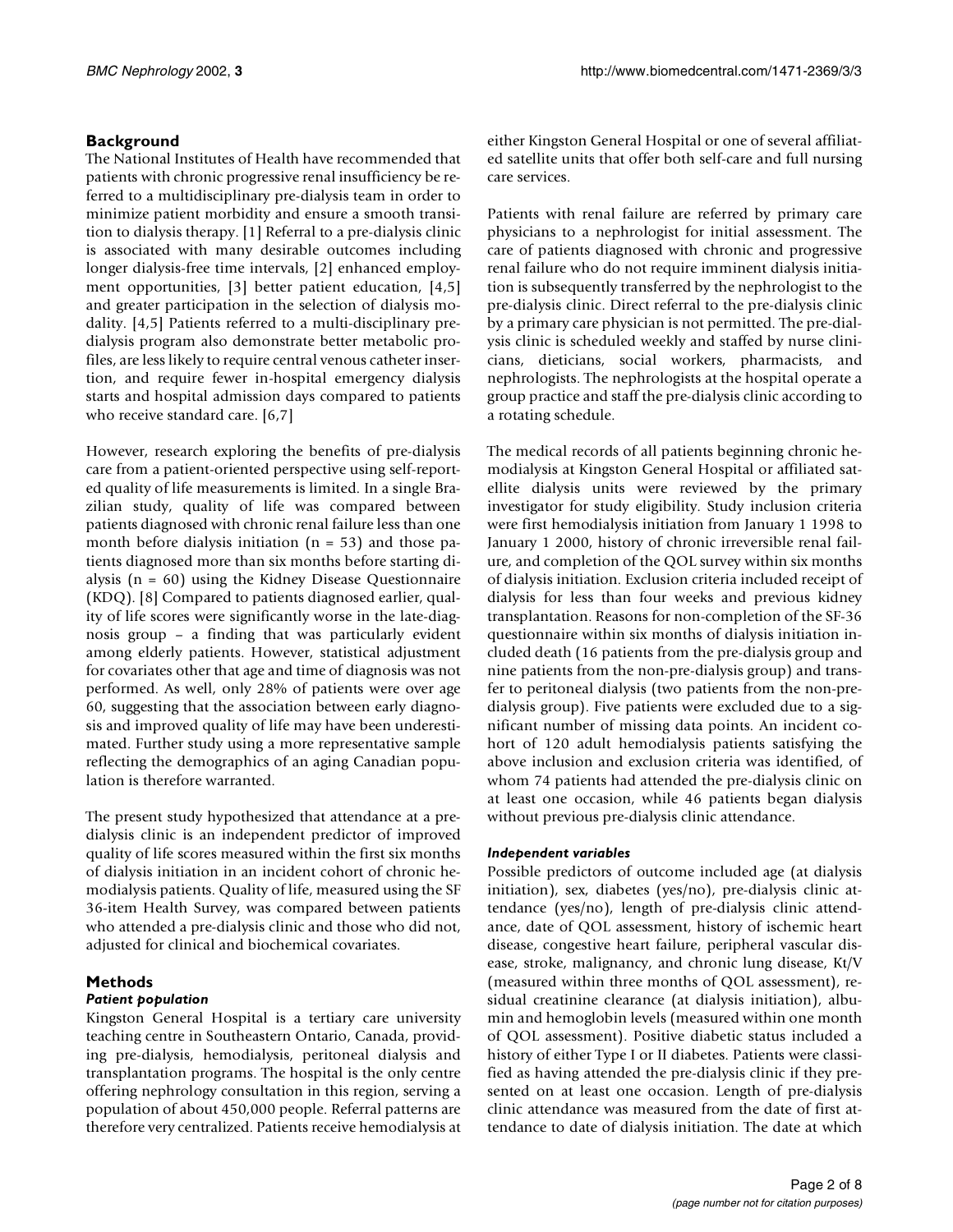the QOL assessment was performed was included as an independent variable (calculated from the date of dialysis initiation to QOL assessment) in order to account for any possible confounding effect due to the different times at which the Health Survey was administered. Kt/V was estimated based on a single-pool model using the urea reduction ratio method. Residual creatinine clearance at the time of dialysis initiation was estimated using the Gault-Cockroft method and the serum creatinine level at the start of dialysis initiation. History of co-morbid disease was extracted from medical records using local chart review and the Canadian Organ Replacement Registry (a national dialysis database). Angina was defined as any previous or present history of ischemic symptoms (possibly but not necessarily requiring anti-anginal therapy) or any past history of coronary artery angioplasty or bypass surgery. Congestive heart failure was defined as any previous or present history of dyspnea, orthopnea or paroxysmal nocturnal dyspnea due to cardiac etiologies and not solely attributable to renal failure and volume expansion alone. Echocardiographic documentation of systolic dysfunction was not required. Peripheral vascular disease was defined as either a typical history of exertional leg discomfort or previous history of vascular angioplasty or bypass surgery. Stroke was defined clinically and did not require radiographic confirmation. Patients were primarily of Caucasian race, reflecting the demographics of the southeastern Ontario region. Race was therefore not included as an independent variable.

#### *Dependent variables*

QOL was assessed using the SF 36-Item Health Survey. [9,10] This health survey is routinely administered every three months to all dialysis patients at Kingston General Hospital as standard care in order to monitor patient wellbeing. The survey is a well-validated self-report questionnaire that assesses QOL in eight domains: physical function (phy), physical role limitation (rlp), emotional role limitation (rle), social function (soc), body pain (pai), emotional well being (ewb), energy (eng), and general health (gh). The maximum score in each domain is 100 – higher scores being desirable and indicative of better wellbeing or less pain. Changes in score of 5 units have been shown to be clinically relevant. [9] Additionally, the final multivariate model was used to explore the association between selected independent predictors of outcome and two composite scores that summarize physical and emotional QOL. Composite physical (praw) and emotional (eraw) scores were calculated based on an aggregation of the eight separate domain scores using standard published equations (where each of the domain scores is standardized using age-stratified Canadian national means and standard deviations). [11,12]

#### *Statistical analysis*

The distribution of independent and dependent variables was examined using univariate analyses. Comparison of continuous and categorical independent variables was performed between patients who attended the pre-dialysis clinic and those who did not using t-test, Mann-Whitney, and chi-square analyses as appropriate (Tables 1 and 2; see Additional file Table 1 and Additional file Table 2). QOL scores were compared between patients who attended the pre-dialysis clinic and those who did not using ttest and Mann-Whitney analyses as appropriate (Table 3; see Additional file Table 3). The association between independent variables and QOL scores in each of the eight health domains was examined using bivariate linear regression analysis (Table 4; see Additional file Table 4). Based on the results of bivariate analyses, clinically relevant and statistically significant independent variables were selected for multivariate linear regression analysis (Table 5; see Additional file Table 5). The final model was examined for adherence to linear model assumptions. In the situation where linear model assumptions were compromised due to the non-parametric distribution of outcome variables, non-parametric bivariate and multivariate analyses were also performed using Spearman correlation and logistic regression analyses respectively. As such, nonparametric analyses were used to examine physical and emotional role limitation scores due to the non-parametric distribution of these two dependent variables. The non-parametric distribution of these two domains is attributed to the relatively small number of questions devoted to these two domains in the SF 36-item Health Survey and is therefore not unexpected. Recognizing that earlier research using the health survey has traditionally reported results using parametric analyses despite the non-parametric distribution of the data, the present paper will present both parametric and non-parametric results in order to conform to previous methodologies and permit comparisons.

Analyses were preformed using the SAS statistical analysis package for personal computers (version 6.12, Cary, NC). The study protocol was approved by the Queen's University Health Sciences and Affiliated Teaching Hospitals Research Ethics Board.

#### **Results**

The distribution of categorical independent variables within the entire cohort and according to pre-dialysis clinic attendance is presented in Table 1 (see Additional file Table 1). Overall, 55.8% of patients were male, while diabetes was identified in 43.6% of patients. Almost 40% of patients had a history of ischemic heart disease. The distribution of categorical independent variables was compared between the group of patients who attended the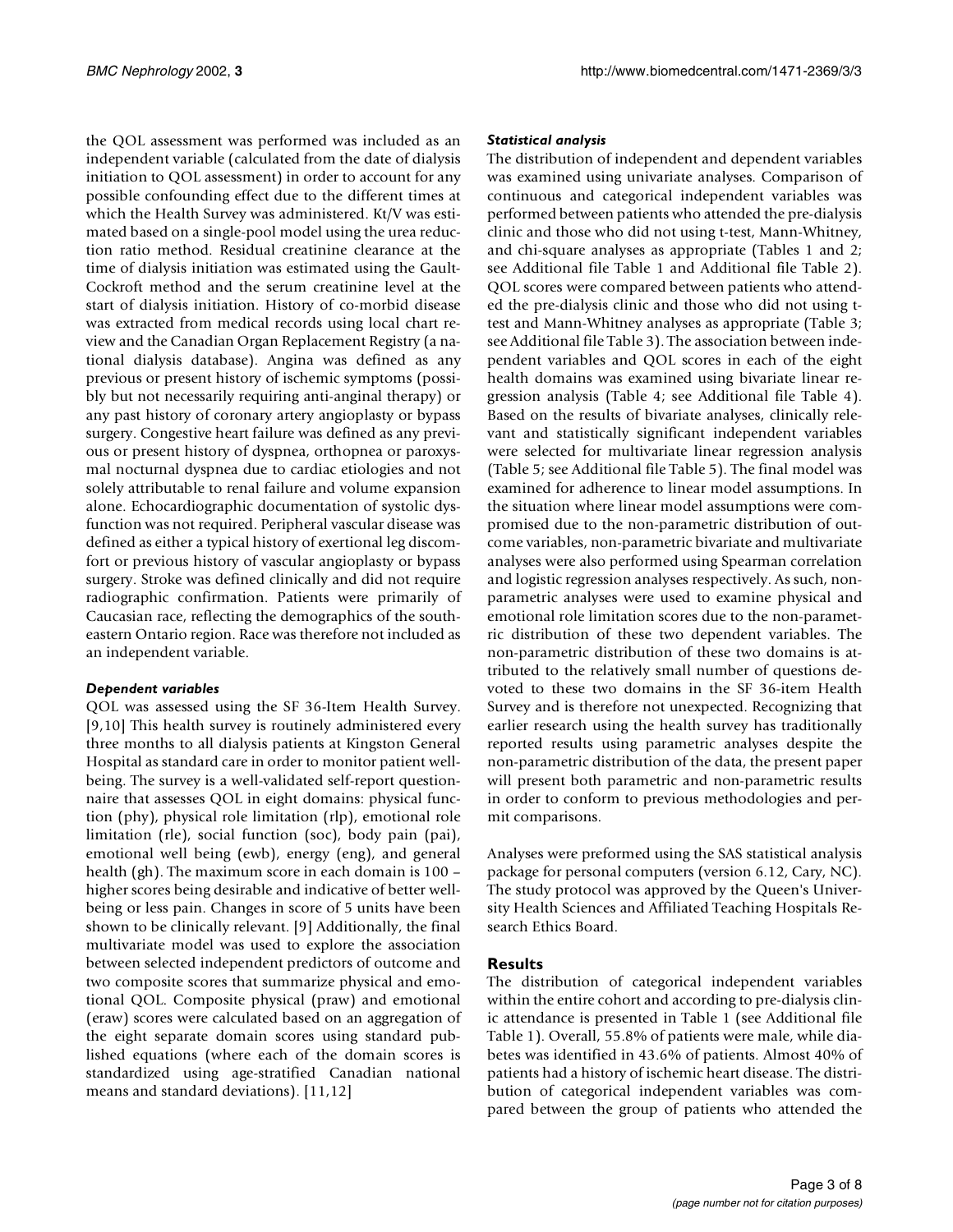pre-dialysis clinic and those who did not. No statistically significant between-group differences were identified.

Table 2 (see Additional file Table 2) shows the distribution of continuous independent variables within the entire cohort and according to pre-dialysis clinic attendance. Mean age for the entire cohort was 62.7 years. Mean residual creatinine clearance clearance at dialysis initiation was 0.18 ml/s. A comparison of continuous independent variables according to pre-dialysis clinic attendance demonstrated no statistically significant differences between the two groups, with the exception of residual creatinine clearance. Residual creatinine clearance at dialysis initiation was significantly higher among the group of patients attending the pre-dialysis clinic ( $p = 0.05$ ).

Physical function, physical role limitation, emotional role limitation, social function, and general health scores were statistically higher among patients who attended the predialysis clinic compared to patients who did not (Table 3; see Additional file Table 3).

Results of a series of bivariate linear regression analyses examining the association between each independent variable and each of the eight QOL domains are presented in Table 4 (see Additional file Table 4). A positive parameter estimate denotes a positive correlation between independent variable and QOL score, while a negative parameter estimate indicates an inverse relationship. Younger age, male gender, pre-dialysis clinic attendance, longer attendance at the pre-dialysis clinic, higher residual creatinine clearance at dialysis initiation, absence of ischemic heart disease, stroke, and peripheral vascular disease, and higher albumin level were associated with a significantly higher physical function score. Higher scores in the physical role limitation domain were associated with younger age, pre-dialysis clinic attendance, and higher albumin level. Because physical role limitation scores did not follow a normal distribution, the bivariate analysis was re-examined using a nonparametric Spearman correlation analysis. Using a nonparametric analysis, pre-dialysis clinic attendance still predicted higher QOL score. Younger age ( $p = 0.02$ ), pre-dialysis clinic attendance ( $p = 0.03$ ), absence of ischemic heart disease ( $p = 0.04$ ) and stroke ( $p = 0.04$ )  $= 0.03$ ), and higher albumin level ( $p = 0.03$ ) were associated with higher physical role limitation scores. Linear regression analysis suggested that higher emotional role limitation score was predicted by longer pre-dialysis clinic attendance. Due to the non-parametric distribution of the emotional role limitation score, a non-parametric analysis was also preformed, which demonstrated that pre-dialysis clinic attendance and longer pre-dialysis clinic attendance were the only predictors of better emotional role limitation score ( $p = 0.04$  and  $p = 0.01$  respectively). Significant predictors of better social function were pre-dialysis clinic

attendance, absence of lung disease, and higher albumin level. Male gender, absence of ischemic heart disease, peripheral vascular disease and malignancy, and higher albumin level were significant predictors of higher pain scores (where higher score is indicative of less pain). Better emotional well-being was associated with male gender alone. Younger age, higher residual creatinine clearance at dialysis initiation, absence of peripheral vascular disease and lung disease, and higher albumin level predicted better energy level. Male gender, pre-dialysis clinic attendance, absence of ischemic heart disease, peripheral vascular disease and lung disease, and higher albumin level were significant predictors of higher general health scores.

A total of nine independent variables were selected for inclusion in the final multivariate analysis: pre-dialysis clinic attendance, residual creatinine clearance, Kt/V, age, albumin, sex, ischemic heart disease, peripheral vascular disease, and diabetes (Table 5; see Additional file Table 5). Age, sex, pre-dialysis clinic attendance, ischemic heart disease, peripheral vascular disease, and albumin were included as covariates because of their significant associations with QOL scores in bivariate analyses. Despite the absence of statistically significant associations with QOL scores, diabetes and Kt/V were included as covariates in the final multivariate model because of their perceived clinical relevance. Since residual renal function at dialysis initiation was significantly higher among patients attending the pre-dialysis clinic compared to those who did not, residual creatinine clearance was also included in the final model in order to permit statistical adjustment. The final multivariate model suggested that predialysis clinic attendance was an independent predictor of four of eight health domains: higher physical function, emotional role limitation, social function, and general health scores. Physical function score was predicted by pre-dialysis clinic attendance, younger age, and absence of ischemic heart disease and peripheral vascular disease, while emotional role limitation and social function scores were predicted by pre-dialysis clinic attendance alone. Male gender and absence of peripheral vascular disease were independent predictors of higher pain score (reflecting less pain). Higher emotional well-being score was predicted by male gender. Pre-dialysis clinic attendance, male gender, and absence of peripheral vascular disease were independent predictors of higher general health score. Because of the non-parametric distribution of the physical and emotional role limitation scores, repeat analyses were performed for these two QOL domains using multivariate logistic regression analyses. The conclusions of logistic and linear regression analyses were identical.

Multivariate analysis using the final model suggested that pre-dialysis clinic attendance, younger age, and absence of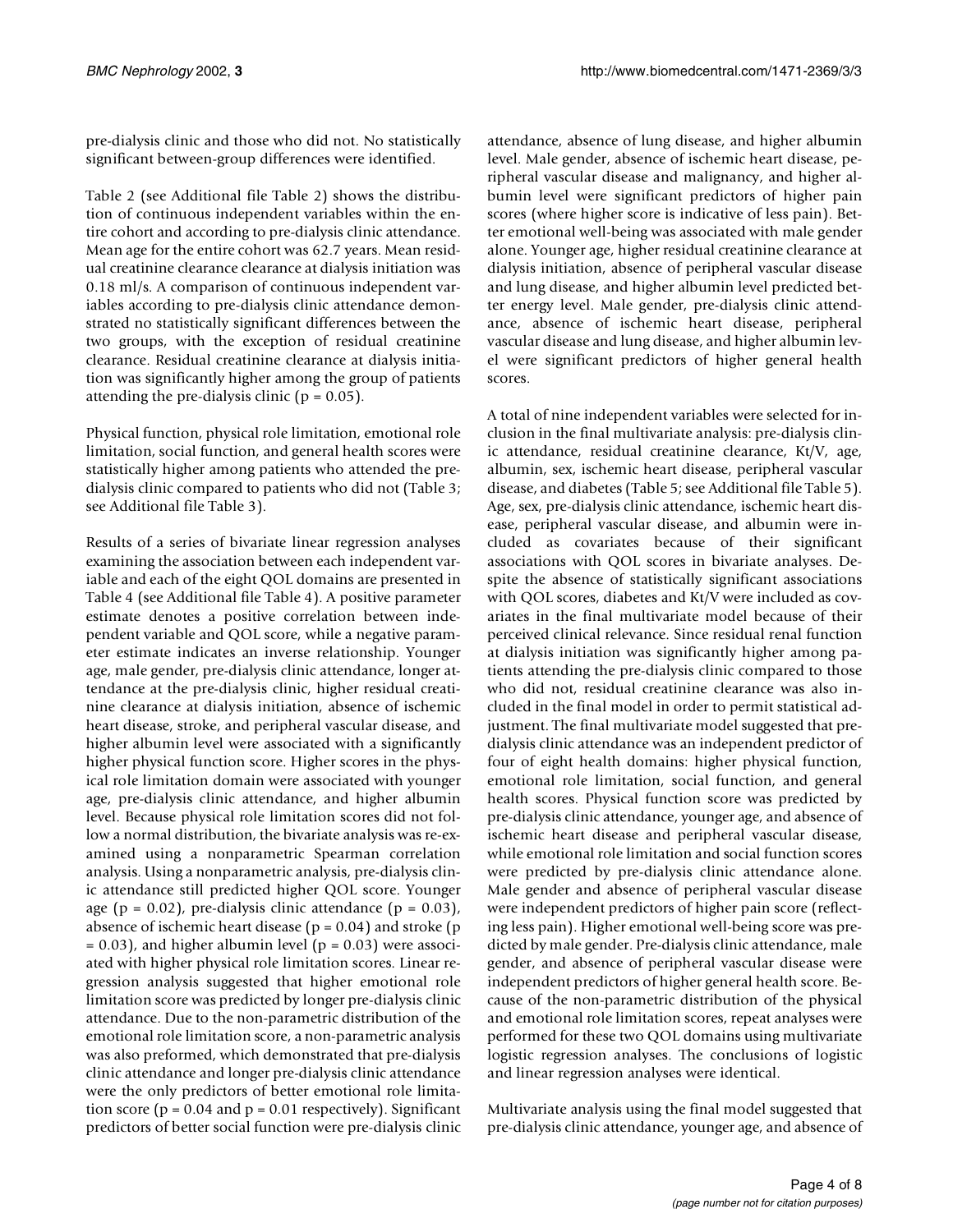ischemic heart disease and peripheral vascular disease were independent predictors of the composite physical health score (Table 5; see Additional file Table 5). Pre-dialysis clinic attendance was not an independent predictor of the mental health composite score.

Adjusted r-squared values (Table 5; Additional file Table 5) indicate the extent to which the variability of each health survey domain score can be explained by the final multivariate model. The final model accounts for 42% and 28% of the physical function score and composite physical score variability respectively, suggesting that the model is most effective in predicting physical function scores.

## **Discussion**

Although previous research has suggested that pre-dialysis clinic attendance is associated with better objective outcomes compared to standard care, research examining the benefits of pre-dialysis care with respect to patient-oriented outcomes such as QOL is limited. The results of the present study suggest that attendance at a predialysis clinic is an independent predictor of improved quality of life measured within the first six months of dialysis initiation in an incident cohort of chronic hemodialysis patients. The benefits of pre-dialysis clinic attendance are therefore not limited to objective measures of patient health such as decreased hospitalization and better biochemical profiles at the time of dialysis initiation. Rather, these results suggest that the benefits of pre-dialysis clinic attendance can be extended to include more subjective measures of patient health.

The evaluation of medical therapies using patient-oriented outcomes has acquired a larger research profile in recent years. Nonetheless, to our knowledge, only one study has formally evaluated the benefits of pre-dialysis clinic attendance using patient-administered QOL questionnaires. [8] The present study confirms the conclusions of Sesso et al, who suggested that pre-dialysis clinic attendance improved QOL as measured by the Kidney Disease Questionnaire. However, only 28% of patients were over age 60 in the Brazilian study. Recognizing that the benefits of pre-dialysis clinic attendance were particularly pronounced among elderly patients, the value of pre-dialysis clinic attendance may have been underestimated by this earlier study. The mean age of 62.7 years in the present cohort is a closer representation of North American dialysis populations. The study is also benefited by a publicly funded and universally accessible Canadian healthcare system in which the importance of confounding variables such as socioeconomic status has been minimized. Furthermore, whereas the results of the Brazilian study were adjusted for age and time of diagnosis, differences in residual renal function and other covariates were not included. The present study has controlled for several covariates including age, sex, ischemic heart disease, peripheral vascular disease, diabetes, albumin, residual renal function, and Kt/V.

Interestingly, pre-dialysis clinic attendance was associated with improved QOL scores in a wide range of domains that included both physical and emotional outcomes. Attendance was an independent predictor of better QOL score in four of eight domains: higher physical function, emotional role limitation, social function, and general health. Indeed, pre-dialysis clinic attendance was the only independent predictor of QOL score in the case of emotional role limitation and social function. Importantly, the difference in QOL scores between patients who did and patients who did not attend the pre-dialysis clinic is not only statistically significant but clinically significant as well. Previous research has suggested that a difference in SF-36 scores of five or more points is considered clinically relevant. [9,11]

The means by which a pre-dialysis clinic leads to better physical and emotional QOL is likely multi-factorial, resulting from opportunities for patient education, dietary counseling, modality selection, dialysis access creation, and management of co-morbid illnesses. The importance of early pre-dialysis correction of anemia using erythropoietin has also been emphasized in recent years. Several studies have suggested that earlier initiation of erythropoietin may improve patient morbidity and mortality by retarding or preventing the development of cardiomyopathy secondary to anemia. [13]

The association between several covariates and QOL score seems intuitive in many cases. For example, in addition to pre-dialysis clinic attendance, younger age and absence of ischemic heart disease and peripheral vascular disease were independent predictors of better physical function score. Absence of peripheral vascular disease was also an independent predictor of better pain and general health scores. Although bivariate analysis suggested that higher serum albumin level predicted better QOL in many domains (including physical function, physical role limitation, social function, pain, energy, and general health), a statistically independent relationship between serum albumin and QOL was not demonstrated by multivariate analysis.

Both pre-dialysis clinic attendance and increasing length of time attending the pre-dialysis clinic were predictors of better physical function and emotional role limitation scores in univariate analysis, but not multivariate analysis, thus suggesting statistical redundancy between these two covariates. The absence of an independent association between length of pre-dialysis clinic attendance (and pre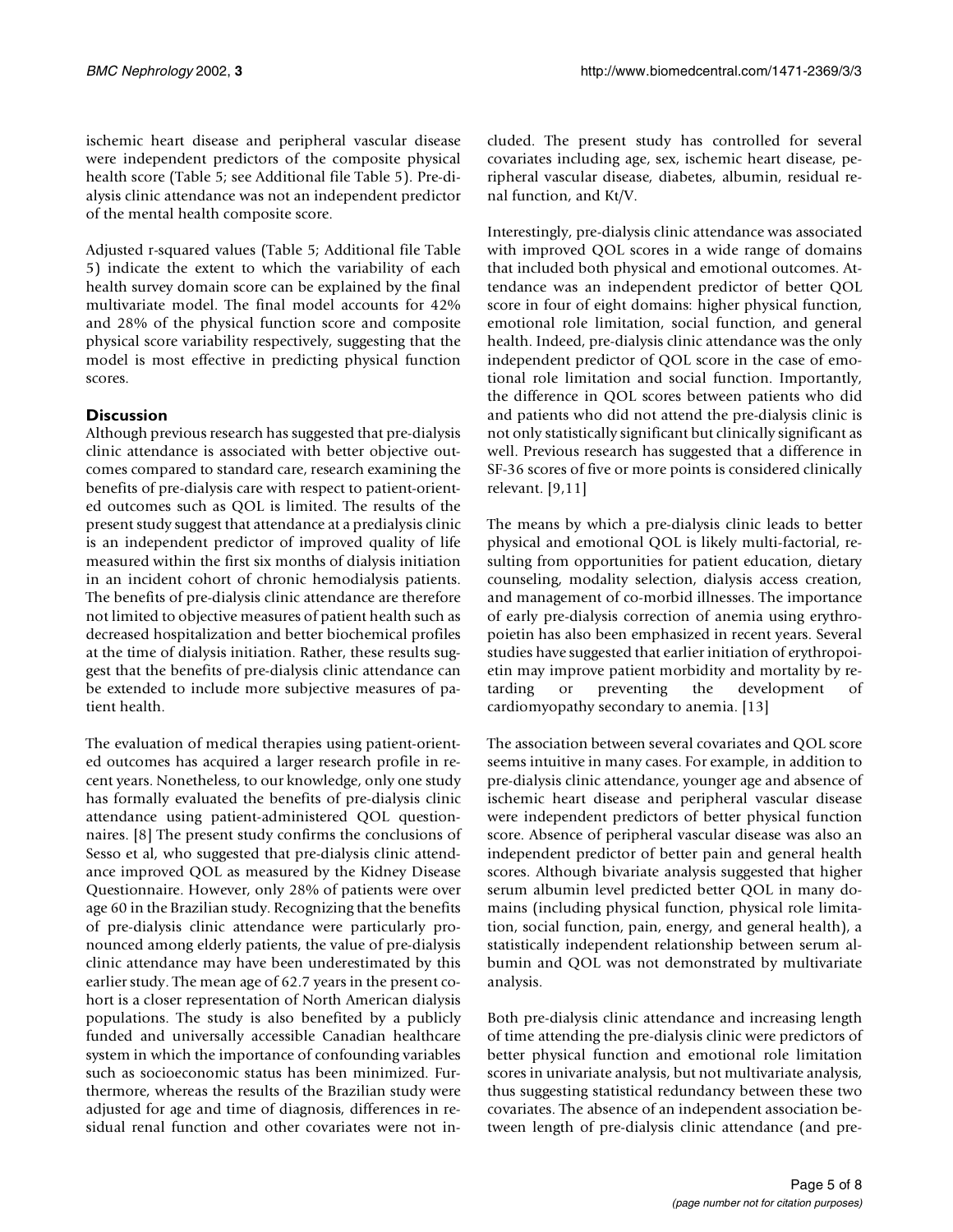sumably severity of chronic renal failure) and QOL outcome parallels the conclusions of Harris and colleagues, who found that, in a cohort of 360 non-dialysis patients with chronic renal failure, functional status was correlated with socioeconomic status and comorbid illness, but not severity of renal function. [14]

Interestingly, multivariate analysis suggested that male gender was an independent predictor of better pain, emotional well-being, and general health scores. Although a significant association between male gender and QOL scores may seem doubtful, this finding has in fact been demonstrated previously in non-dialysis populations in which males consistently score slightly higher than females in all QOL domains. [12]

QOL scores in the present study are comparable to earlier reports and underscore the fact that QOL is severely compromised among dialysis populations. [15,16] In a prospective Dutch study involving 13 dialysis centres, QOL measured three months after dialysis initiation using the SF-36 questionnaire was significantly impaired compared to a general non-dialysis population, particularly with respect to physical role limitation and general health status. [15] Mean physical role limitation and general health scores for hemodialysis patients corresponded to the lowest 8% and 12% of the reference group respectively. Independent predictors of poor quality of life included a higher number of co-morbid illnesses, lower hemoglobin level, and lower residual renal function. Pre-dialysis attendance was not included as a covariate.

Compared to more objective measures of patient well-being, the importance of QOL, not only as an outcome, but also as a predictor of patient morbidity and mortality, is probably under-estimated. For example, DeOreo has demonstrated that dialysis patients with a physical component summary score below the cohort median were twice as likely to die and 1.5 times more likely to be hospitalized compared to patients with scores above the median. These findings suggest that patient-reported QOL is as much a significant predictor of mortality as more wellestablished markers of patient care such as normalized protein catabolic rate and Kt/V. [17] Patient morbidity and mortality is significant even prior to dialysis initiation. [14,18] Therefore, interventions that can potentially improve QOL should be pursued early and aggressively during the pre-dialysis phase of chronic renal insufficiency. The present study suggests that pre-dialysis care can improve QOL measured six months after dialysis initiation, while the conclusions of DeOreo argue that such improvement could lead to lower patient mortality.

The inability of the present study to identify any predictors of the mental health composite score may be due to small sample size causing a Type II statistical error. However, other researchers have demonstrated that, while hemodialysis patients report low physical scores, mental and emotional scores are less affected, suggesting that the absence of any statistically significant predictors of poor mental health composite score in the present study may be valid. [15,16]

Surprisingly, diabetes did not predict QOL scores, even in bivariate analysis. This also could be due to effect of small sample size. Alternatively, failure to identify an association between diabetes and QOL scores may be due to short follow-up time in which the more long-term complications of diabetes could not be realized. Furthermore, the results of studies that have reported an association between diabetes and functional status are possibly limited by the use of cross-sectional study designs and prevalent cohort populations. [19] In a prospective cohort of dialysis patients over age 60, Kutner and colleagues showed that diabetic nephropathy was not an independent predictor of survival when controlled for functional status in multivariate analysis. [16]

Kt/V was not a predictor of QOL outcomes in this study or previous investigations. [15] Some investigators have suggested that the absence of an association between Kt/V and QOL may be due to the effect of residual renal function and the possibility that clearance achieved by native kidneys is superior to that obtained by dialysis. [15] However, residual creatinine clearance was not a predictor of QOL outcomes in the present study. The absence of a statistically significant association between Kt/V and QOL scores could also be attributed to short follow-up time in which QOL assessments were performed soon after dialysis initiation. Alternatively, since Kt/V values were confined to a relatively narrow range in which the majority of patients achieved adequate dialysis dosing, a Type II statistical error simply due to lack of variability of the independent variable may account for the absence of any statistically significant association.

The present study is limited by the retrospective design in which the possibility of selection bias cannot be definitively excluded. Indeed, previous research has demonstrated that referral of patients by primary care physicians to nephrology programs is influenced, either consciously or unconsciously, by patient-related factors including age, gender, diabetes, and other co-morbid illnesses. [20,21] Consequently, referral bias is currently a feature of primary care practice and is likely unavoidable regardless of study design. Not surprisingly, the existence of referral bias in the present study is suggested by the lower residual renal function at the time of dialysis initiation seen in patients who did not attend the pre-dialysis clinic compared to those patients who did attend the clinic. Patient self-se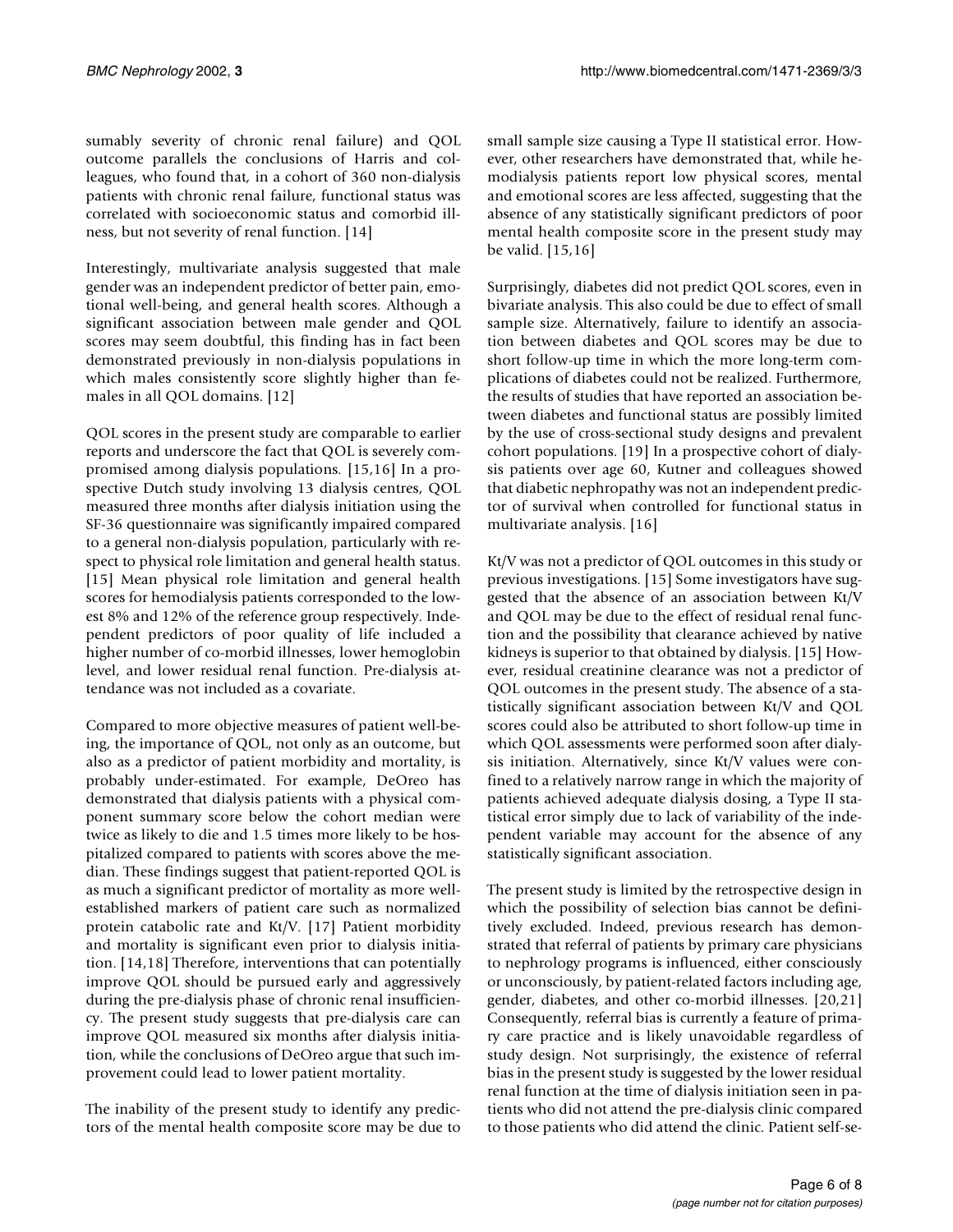lection is also a consideration. For example, it is possible that non-compliant patients are less willing to attend the pre-dialysis clinic, and as such, the poorer QOL scores reported by patients who did not attend the pre-dialysis clinic may be related to issues of self-selection and compliance rather than pre-dialysis clinic attendance itself. However, other than residual renal function, no statistically significant demographic or clinical differences between those patients who did attend the pre-dialysis clinic and those who did not were identified in the present study. Notwithstanding the possibilities of referral and self-selection biases, the decision to examine an incident population restricted to new dialysis patients has avoided the other biases associated with earlier investigations using cross-sectional study designs and prevalent populations. [19]

The retrospective study design also causes difficulty in isolating the independent influences of confounding covariates. For example, pre-dialysis clinic attendance and early dialysis initiation are separate yet potentially confounding variables, both of which are likely related to improved QOL scores. In the absence of randomized prospective studies, the effect of each covariate is difficult to examine independently since patients referred to a pre-dialysis clinic are probably less likely to require emergent dialysis initiation due to more regular follow-up. Consequently, it can be argued that the benefits of pre-dialysis clinic attendance may be the result of either selection biases (related to patient age and co-morbid illness) or confounding variables (such as timing of dialysis initiation and residual renal function) rather than pre-dialysis clinic interventions in and of themselves. However, a comparison of continuous and categorical independent variables between patients who did and did not attend the pre-dialysis clinic failed to demonstrate any statistically significant difference between the two groups apart from residual creatinine clearance at the time of dialysis initiation (which was therefore included as a covariate in multivariate analysis).

The results of the present study support the NIH recommendation suggesting that patients with chronic progressive renal insufficiency should be referred to a pre-dialysis team in order to minimize patient morbidity and mortality. While previous research has demonstrated that pre-dialysis clinic attendance is associated with favourable objective outcomes (including better biochemical profiles and decreased hospitalization at the time of dialysis initiation), the results of the present study suggest that the benefits of a pre-dialysis program can be extended to include more subjective measures of health status. The importance of this finding is underscored by earlier research demonstrating that QOL scores are themselves independent predictors of patient mortality. However, it remains unclear to what extent the benefits of pre-dialysis clinic attendance are sustainable over time. Longitudinal studies evaluating the effects of pre-dialysis care with respect to prospective repeated-measure QOL assessments and objective outcomes are therefore required.

#### **Competing interests**

None declared.

#### **Authors' contributions**

Authors 1 (CW) and 2 (RP) designed the study and carried out data entry. Authors 3 (ML) and 4 (DH) performed the statistical analyses. Author 4 (DH) drafted the manuscript. All authors read and approved the final manuscript.

## **Additional material**

# **Additional file 1**

[Click here for file](http://www.biomedcentral.com/content/supplementary/1471-2369-3-3-S1.xls) [\[http://www.biomedcentral.com/content/supplementary/1471-](http://www.biomedcentral.com/content/supplementary/1471-2369-3-3-S1.xls) 2369-3-3-S1.xls]

## **Additional file 2**

[Click here for file](http://www.biomedcentral.com/content/supplementary/1471-2369-3-3-S2.xls) [\[http://www.biomedcentral.com/content/supplementary/1471-](http://www.biomedcentral.com/content/supplementary/1471-2369-3-3-S2.xls) 2369-3-3-S2.xls]

## **Additional file 3**

[Click here for file](http://www.biomedcentral.com/content/supplementary/1471-2369-3-3-S3.xls) [\[http://www.biomedcentral.com/content/supplementary/1471-](http://www.biomedcentral.com/content/supplementary/1471-2369-3-3-S3.xls) 2369-3-3-S3.xls]

# **Additional file 4**

[Click here for file](http://www.biomedcentral.com/content/supplementary/1471-2369-3-3-S4.xls) [\[http://www.biomedcentral.com/content/supplementary/1471-](http://www.biomedcentral.com/content/supplementary/1471-2369-3-3-S4.xls) 2369-3-3-S4.xls]

# **Additional file 5**

[Click here for file](http://www.biomedcentral.com/content/supplementary/1471-2369-3-3-S5.xls) [\[http://www.biomedcentral.com/content/supplementary/1471-](http://www.biomedcentral.com/content/supplementary/1471-2369-3-3-S5.xls) 2369-3-3-S5.xls]

#### **Acknowledgements**

The authors grateful acknowledge the assistance of the Canadian Organ Replacement Registry and medical record staff of Kingston General Hospital. We also appreciate the assistance of Ms. Wilma Hopman, Mckenzie Health services Research Group, Queen's University, Kingston, Ontario, Canada.

#### **References**

1. [NIH Consensus statement:](http://www.ncbi.nlm.nih.gov/entrez/query.fcgi?cmd=Retrieve&db=PubMed&dopt=Abstract&list_uids=8198352) **Morbidity and mortality of dialysis.** *Ann Intern Med* 1994, **121:**62-70